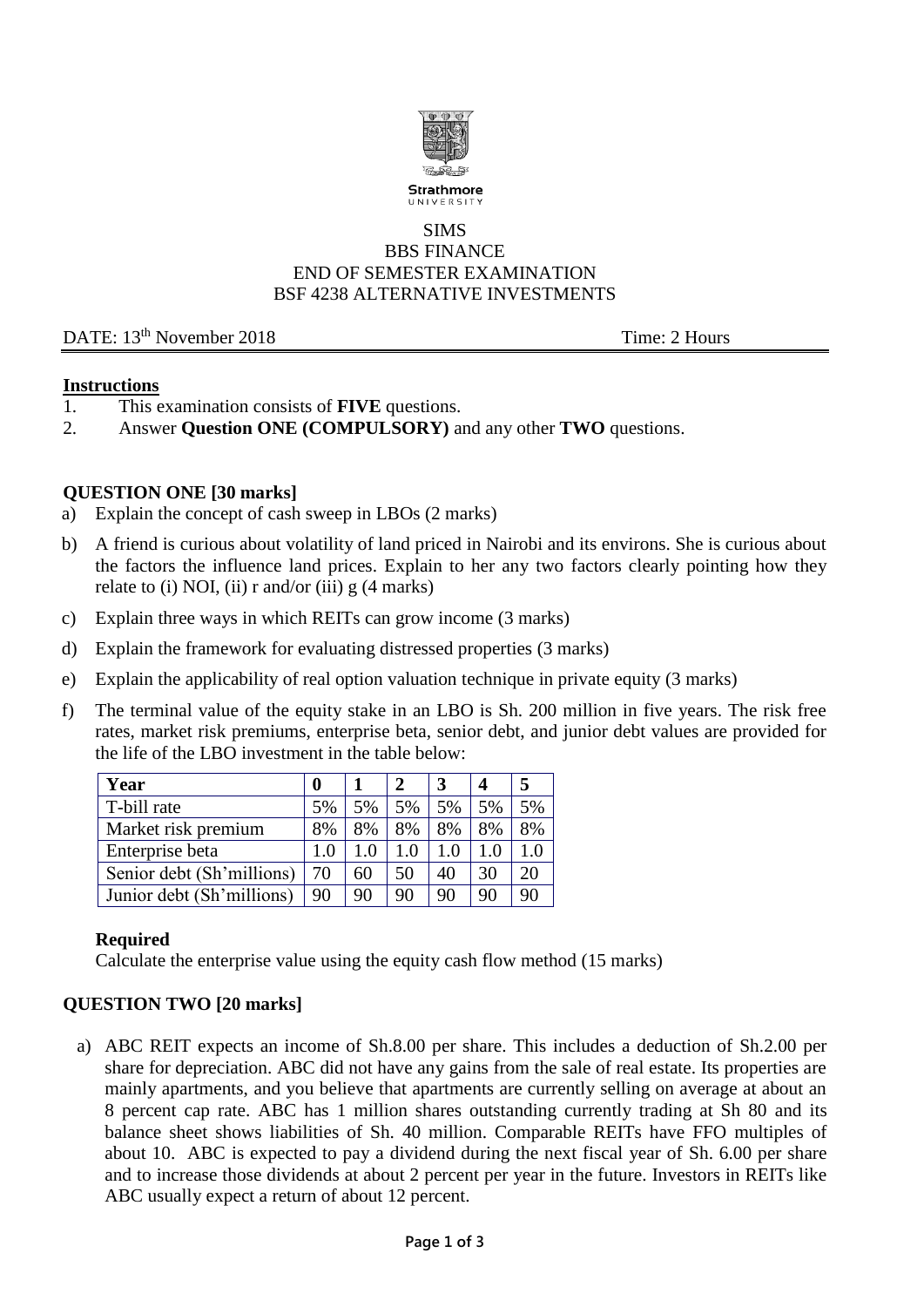## **Required:** Calculate

- i) The FFO and value per share based on an FFO multiple (2.5 marks)
- ii) Value per share using a dividend discount model (2.5 marks)
- iii)Value per share implied by the net asset value of the properties (2.5 marks)
- iv) Advice on the investment recommendation (2.5 marks)
- b) An investor has approached you to assist him in analyzing a potential real estate investment in Nairobi. The property is an office block located in a fast growing Nairobi's Financial District. Prepare a comprehensive due diligence checklist with detailed explanation for each item. (10 marks)

### **QUESTION THREE [20 marks]**

- a) Explain any four real estate investment risk factors (4 marks)
- b) A company wants to buy a 320,000-square-foot property. The property is presently renting for Sh. 4 per square foot. Based on recent market activity, two properties have sold within a two-kilometre distance from the subject property and are very comparable in size, design, and age. One property is 350,000 square feet and is presently being leased for Sh. 3.90 per square foot annually. The second one contains 300,000 square feet and is being leased for Sh. 4.10 per square foot. Market data indicate that current vacancies and operating expenses should run approximately 50 percent of gross income for these properties. The first property sold for Sh. 9.4 million, and the second sold for Sh.7.9 million.

### **Required**

How much should the company pay for the property? (4 marks)

c) A firms founders believe that their firm can be sold for Sh. 60 million in four years. The firm needs Sh. 6 million in capital now and Sh. 3 million in three years. The entrepreneurs want to hold 1 million shares. The private equity firm uses a discount rate of 50% over all four years

### **Required**

Calculate:

- i) Post money valuation at time of first and second round of financing (3 marks)
- ii) The required fractional ownership for the first round investors, after dilution by second round investors (3 marks)
- iii) The stock price per share after the first and second rounding of financing (6 marks)

# **QUESTION FOUR [20 marks]**

- a) Discuss the argument that commodities are not an asset class (6 marks)
- b) The GP for the private equity fund charges a management fee of 2% and carried interest of 20%, using the first total return method. The total committed capital for the fund was Sh. 200 million. The figures in the table are in millions.

| down | called | Capital   Paid<br>în<br>capital | fees | results | Management   Operating   NAV before   Carried   Distribution   NAV after<br>  distributions   interest |  |  | <b>Distribution</b> |
|------|--------|---------------------------------|------|---------|--------------------------------------------------------------------------------------------------------|--|--|---------------------|
|------|--------|---------------------------------|------|---------|--------------------------------------------------------------------------------------------------------|--|--|---------------------|